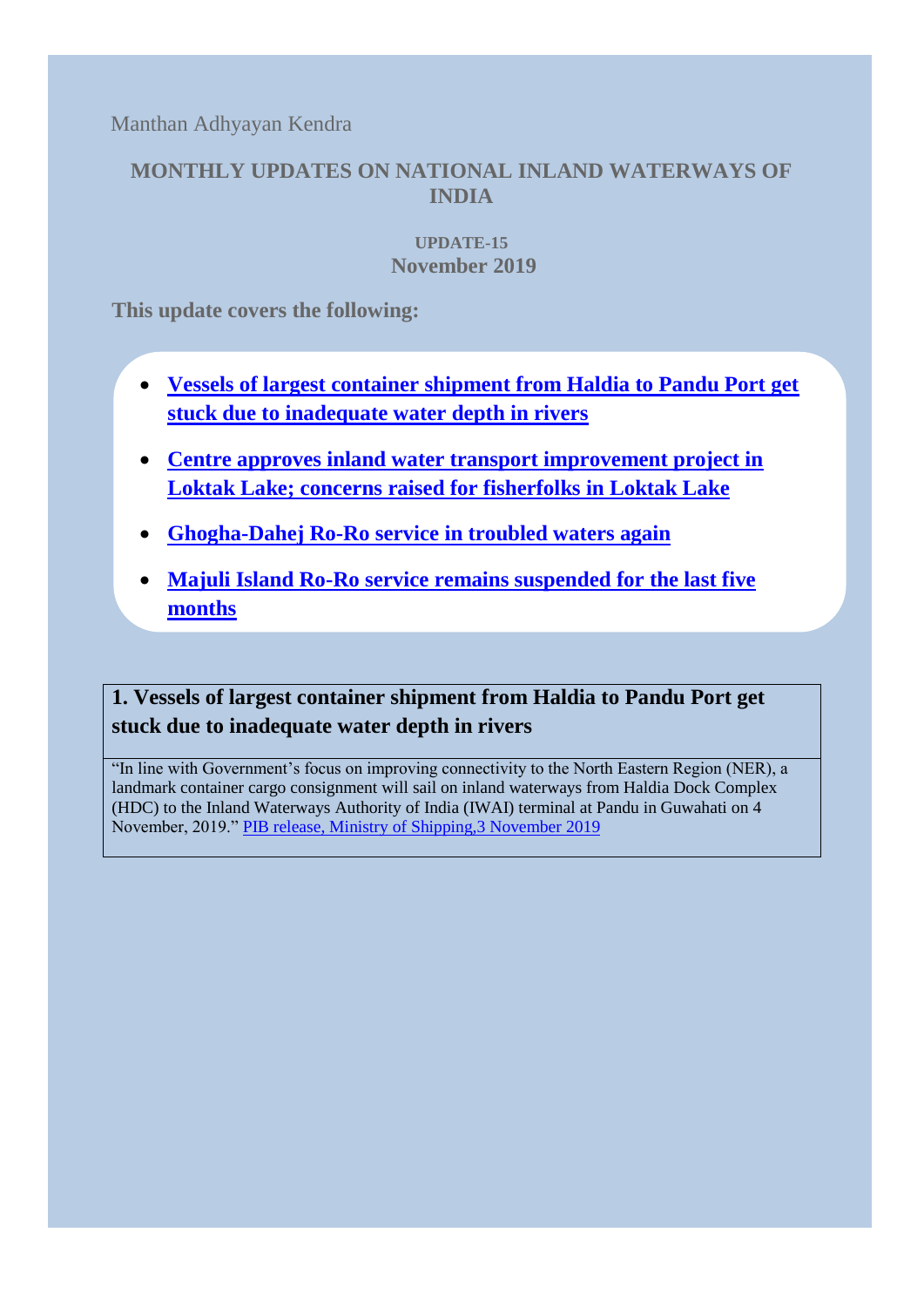

Cargo vessel to transport coal getting loaded at Haldia Dock Complex. (Source: [The Telegraph\)](https://www.telegraphindia.com/states/north-east/container-cargo-sets-sail-for-pandu/cid/1716590)

The vessel MV Maheshwari carrying 53 TEUs of container cargo sailed from Haldia (National Waterway-1) to Pandu port (National Waterway-2) via Indo-Bangladesh Protocol Route (which includes part of National Waterway-97). The cargo belonged to Adani wilmar and Hindustan Petrochemicals. Along with the vessel, two more vessels sailed from Haldia to Pandu Port carrying 1200 tonnes coal [for Star Cement Plant in Sonapur.](https://www.telegraphindia.com/states/north-east/container-cargo-sets-sail-for-pandu/cid/1716590) This 'largest container movement,' however, had to face the wrath of cyclone Bulbul on the way. One of the vessel carrying coal got stuck due to inadequate water depth. The vessels were sailed further with the help of a dredger. These vessels were destined to reach the destination in 12 days; however, according to the news reports, the vessels were, almost a month after, 200 km from their destination. Read more at

[https://economictimes.indiatimes.com/industry/transportation/shipping-/-transport/dry-run-indias](https://economictimes.indiatimes.com/industry/transportation/shipping-/-transport/dry-run-indias-plan-for-an-inland-water-route-from-kolkata-to-guwahati-hits-a-rough-patch/articleshow/72419509.cms?from=mdr)[plan-for-an-inland-water-route-from-kolkata-to-guwahati-hits-a-rough-](https://economictimes.indiatimes.com/industry/transportation/shipping-/-transport/dry-run-indias-plan-for-an-inland-water-route-from-kolkata-to-guwahati-hits-a-rough-patch/articleshow/72419509.cms?from=mdr)

[patch/articleshow/72419509.cms?from=mdr](https://economictimes.indiatimes.com/industry/transportation/shipping-/-transport/dry-run-indias-plan-for-an-inland-water-route-from-kolkata-to-guwahati-hits-a-rough-patch/articleshow/72419509.cms?from=mdr)

### <span id="page-1-0"></span>**2. Centre approves inland water transport improvement project in Loktak Lake; concerns raised for fisherfolks in Loktak Lake**

On 28<sup>th</sup> November 2019, Ministry of Shipping approved the inland waterway improvement project on the Loktak Lake in Manipur. [\(PIB release, Ministry of Shipping, 28 November 2019\)](https://pib.gov.in/PressReleasePage.aspx?PRID=1593939). The project of development of inland water transport in Loktak Lake is not part of the National Waterways Programme. The Loktak Development Authority (LDA), Manipur has prepared a DPR for development of Loktak Inland Water Transport for providing IWT in three designated routes connecting economically important villages / islands and having lack of basic transport system as listed below under Centrally Sponsored Scheme (CSS).

- i. Connecting Toupokpi village (Ningthoukhong and Khordak village via Karang, Thanga islands and Komlakhong village): Total distance – 16.5 km
- ii. Connecting Toupokpi village (Ningthoukhong and Mayang Imphal via via Karang island): Total distance – 11.75 km
- iii. Connecting Thanga island and Mayang Imphal via via Karang island: Total distance 11.45 km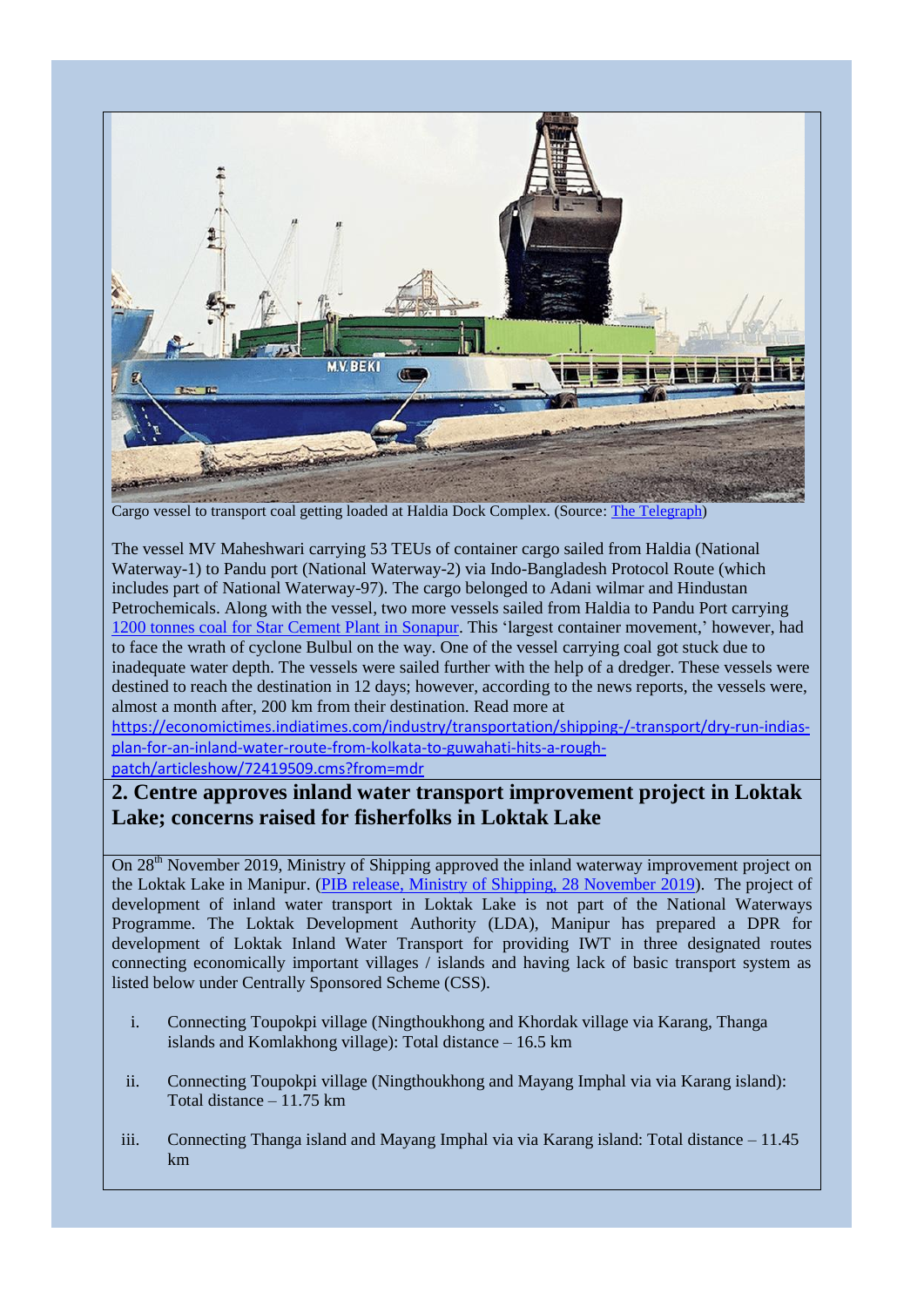The Manipur government also desires to conduct DPR studies on the following ferry services on Loktak lake during second phase. (Source: Identification of potential of inland waterways in North-East Region, Final Report 2011, Inland Waterways Authority of India p 99-100.)

However, environmental activists and the fishing communities residing around the Loktak Lake have strongly objected to the Inland waterway project claiming that it will destroy the lake's biodiversity and the livelihood of fisherfolks.



Loktak Lake at Manipur. Source[: The Indian Express](https://indianexpress.com/article/north-east-india/manipur/manipur-inland-waterways-project-will-destroy-loktak-lakes-biodiversity-says-fishing-community/)

"Environmentalist Ram Wangkheirakpam said the project goes against the idea of conservation of the lake which has international importance under the Ramsar Convention. Moreover, the project has also ignored the National and State Wetland rules, he asserted.

"How can the ministry give approval to a project of such scale without even conducting a proper environmental impact assessment of an eco-system which is very sensitive? This is not a wise decision?" questioned Wangkheirakpam.

Read more at [https://indianexpress.com/article/north-east-india/manipur/manipur-inland](https://indianexpress.com/article/north-east-india/manipur/manipur-inland-waterways-project-will-destroy-loktak-lakes-biodiversity-says-fishing-community/)[waterways-project-will-destroy-loktak-lakes-biodiversity-says-fishing-community/](https://indianexpress.com/article/north-east-india/manipur/manipur-inland-waterways-project-will-destroy-loktak-lakes-biodiversity-says-fishing-community/)

#### <span id="page-2-0"></span>**3.Ghogha-Dahej Ro-Ro service in troubled waters again**

The Prime Minister, Shri Narendra Modi inaugurated the Phase-1 of the Ro-Ro-service between Ghogha and Dahej on 22<sup>nd</sup> October 2017. On this event, he said that this launch of ferry between Ghogha and Dahej is of vital importance to the entire nation. [\(PIB release, Ministry of Shipping, 22](https://pib.gov.in/newsite/PrintRelease.aspx?relid=171842)  [October 2017\)](https://pib.gov.in/newsite/PrintRelease.aspx?relid=171842). The "fully operational" Ghogha –Dahej Ro-Pax ferry service started on 27 October 2018. The total cost of the project is estimated to be 615 Crore of which 117 Crore has been funded by Central Government under the Sagarmala programme with the main objective of promoting coastal shipping and reducing logistic costs. [\(PIB release, Ministry of Shipping,](https://pib.gov.in/newsite/PrintRelease.aspx?relid=184361) 24 October 2018)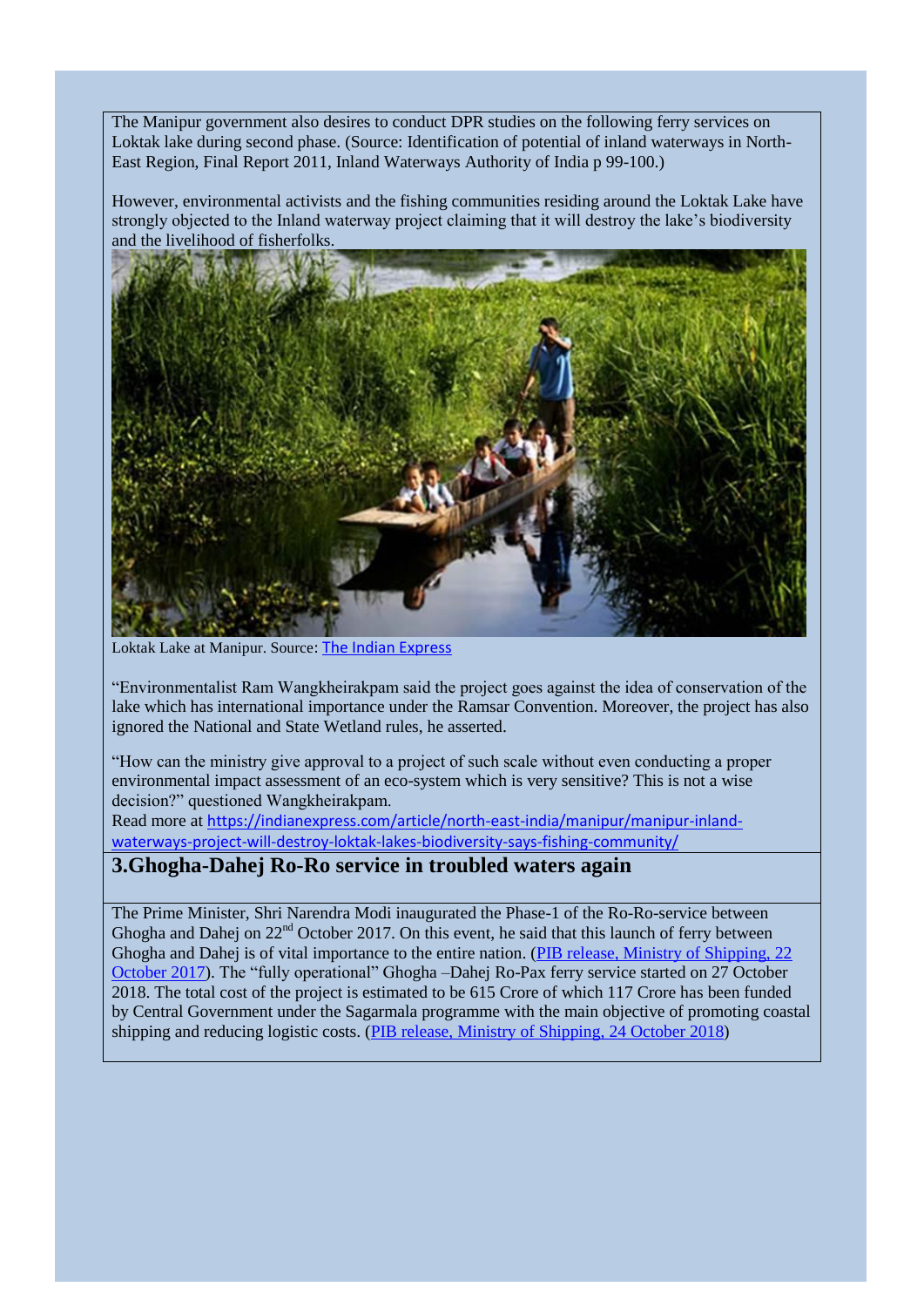

Prime Minister, Shri Narendra Modi during the launch of the Phase-I of this ferry service between Ghogha and Dahej in 2017. Source: The [Indian Express](https://indianexpress.com/article/india/gujarat-ferry-pm-modi-rode-for-ro-ro-launch-is-up-for-sale-6147570/)

A month after the service was opened, the Ro-Ro ferry vessel transporting people between Ghogha in Saurashtra and Dahej in South Gujarat came to a standstill mid-sea and was sailed further with the help of a tug boat. See [https://www.business-standard.com/article/pti-stories/ro-ro-ferry-vessel-stuck](https://www.business-standard.com/article/pti-stories/ro-ro-ferry-vessel-stuck-mid-sea-towed-to-safety-by-tugboats-118112101103_1.html)[mid-sea-towed-to-safety-by-tugboats-118112101103\\_1.html](https://www.business-standard.com/article/pti-stories/ro-ro-ferry-vessel-stuck-mid-sea-towed-to-safety-by-tugboats-118112101103_1.html)

This Ro-Pax service was put on a halt a month after the service was inaugurated in 2018. See [http://www.uniindia.com/ro-pax-ferry-service-between-ghogha-dahej-resumed-in-gulf-of](http://www.uniindia.com/ro-pax-ferry-service-between-ghogha-dahej-resumed-in-gulf-of-cambay/business-economy/news/1437526.html)[cambay/business-economy/news/1437526.html](http://www.uniindia.com/ro-pax-ferry-service-between-ghogha-dahej-resumed-in-gulf-of-cambay/business-economy/news/1437526.html)

According to the latest news report, "The famed vessel which ferried Prime Minister Narendra Modi in 2017 during inauguration of the rollon-roll off (Ro-Ro) ferry service between Gogha and Dahej in Gujarat has been put up for sale by its loss-making operator." Chetan Contractor, head of Indigo Seaways –the ferry service operator was quoted in [The Print](https://theprint.in/india/ro-ro-ferry-service-vessel-pm-modi-rode-up-for-sale-due-to-losses/330852/) saying that Indigo Seaways might turn bankrupt soon owing to the losses, and therefore they plan to sell Island Jade (vessel used to ferry people and cargo) within a month.

The services of the vessel, Island Jade, and another vessel, Voyage Symphon[y, were suspended in](https://indianexpress.com/article/india/gujarat-ferry-pm-modi-rode-for-ro-ro-launch-is-up-for-sale-6147570/)  [September this year](https://indianexpress.com/article/india/gujarat-ferry-pm-modi-rode-for-ro-ro-launch-is-up-for-sale-6147570/) as enough draft was not available to run the vessel.

Apart from the accidents and operational difficulties in keeping this service operational, a major bottleneck has been the accumulation of silt around the Gulf of Cambay. The contractor was reported [in a news report](https://timesofindia.indiatimes.com/india/in-troubled-waters-vessel-that-ferried-pm-in-2017-up-for-sale/articleshow/72354252.cms) saying that, "in the long run, we may thinking of exiting the business if we do not get the required depth of 5 meters to operate the ferry without the trouble."